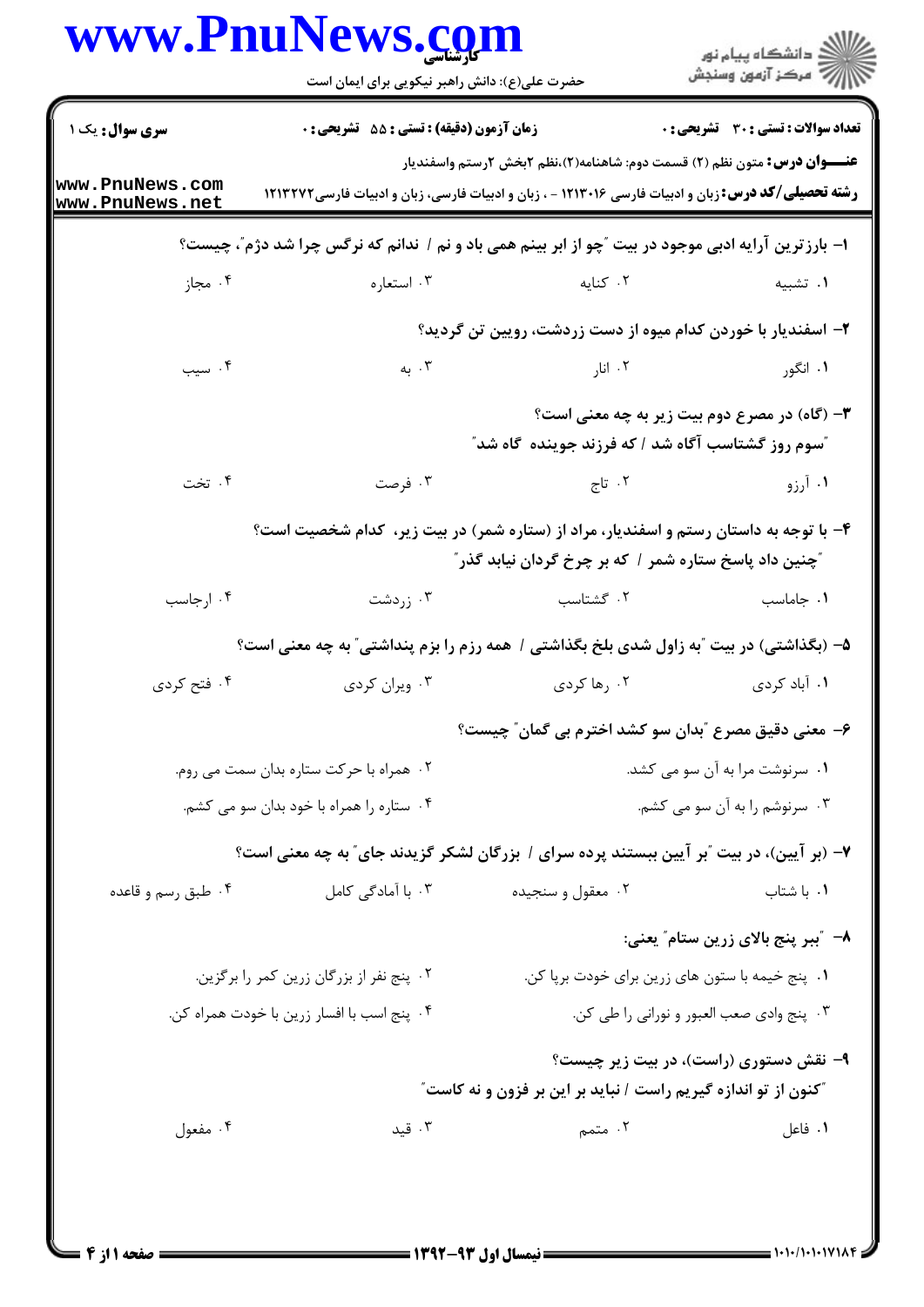|                                          | www.PnuNews.com<br>حضرت علی(ع): دانش راهبر نیکویی برای ایمان است                                                     |                                                                                      | ڪ دانشڪاه پيا <sub>م</sub> نور<br>۾ سرڪز آزمون وسنجش |  |
|------------------------------------------|----------------------------------------------------------------------------------------------------------------------|--------------------------------------------------------------------------------------|------------------------------------------------------|--|
| سری سوال : ۱ یک                          | <b>زمان آزمون (دقیقه) : تستی : 55 تشریحی : 0</b>                                                                     |                                                                                      | <b>تعداد سوالات : تستي : 30 ٪ تشريحي : 0</b>         |  |
| www.PnuNews.com<br>www.PnuNews.net       | <b>رشته تحصیلی/کد درس:</b> زبان و ادبیات فارسی ۱۲۱۳۰۱۶ - ، زبان و ادبیات فارسی، زبان و ادبیات فارسی ۱۲۱۳۲۷۲          | <b>عنــــوان درس:</b> متون نظم (٢) قسمت دوم: شاهنامه(٢)،نظم ٢بخش ٢رستم واسفنديار     |                                                      |  |
|                                          | +۱- عبارت "دوره فرمانروایی او با ستم همراه بود و هزار سال طول کشید. سرانجام فریدون او را شکست داد و در کوه دماوند به | زنجیر بست ؒ، وصف حال کدام یک از شخصیت های شاهنامه است؟                               |                                                      |  |
| ۰۴ لهراسب                                | ۰۳ جمشید                                                                                                             | ۲. ضحاک                                                                              | ١. طهمورث                                            |  |
|                                          | 11- در بیت ّفرستندش از مرزها باژ و ساو / که با جنگ او نیستشان زور و تاو ّ، (که) مفید کدام یک از معانی زیر است؟       |                                                                                      |                                                      |  |
| ۰۴ معیت                                  | ۰۳ تعلیل                                                                                                             | ۰۲ تقابل                                                                             | ٠١ تفضيل                                             |  |
|                                          |                                                                                                                      |                                                                                      | ۱۲– مفهوم کدام گزینه بر (قول شرف دادن) تاکید دارد؟   |  |
|                                          | ۰۲ بدو بر فراوان گناه آورم                                                                                           |                                                                                      | ٠١ كند آفريننده را بر تو ياد                         |  |
|                                          | ۰۴ مگر مغز و دل پاک بیرون کنند                                                                                       |                                                                                      | ۰۳ روان را به پوزش گروگان کنی                        |  |
|                                          |                                                                                                                      | ۱۳- در کدام یک از ابیات زیر، بر آپی جویی و علت یابی امور ؒ اشاره شده است؟            |                                                      |  |
|                                          |                                                                                                                      | ۰۱ هر آن کس که دارد روانش خرد / سر مایه کارها بنگرد                                  |                                                      |  |
|                                          |                                                                                                                      | ۰۲ چو مهتر سراید سخن سخته به / ز گفتار بد کام پردَخته به                             |                                                      |  |
|                                          |                                                                                                                      | ۰۳ همان به که گیتی نبیند کسی / چو بیند، بدو در نماند بسی                             |                                                      |  |
|                                          |                                                                                                                      | ۰۴ تو بر راه من بر، ستیزه مریز / که من خود یکی مایه ام در ستیز                       |                                                      |  |
|                                          | ۱۴- (شتاب گرفتن)، در بیت ّهمه دشت نخجیر و مرغ اندر آب/ اگر دیر مانی نگیری شتاب ّ به چه معنی است؟                     |                                                                                      |                                                      |  |
| ۰۴ تاخیر کردن                            | ۰۳ رها شدن                                                                                                           | ۰۲ همراهی کردن                                                                       | ۰۱ ملول شدن                                          |  |
|                                          |                                                                                                                      |                                                                                      | ۱۵– (نشاید گذر کردن از رای تو)، یعنی:                |  |
| ۰۲ سرپیچی کردن از اندیشه تو شایسته نیست. |                                                                                                                      |                                                                                      | ۰۱ شایسته نیست افکار تو را فراموش کنیم.              |  |
| ۰۴ نباید به افکار تو تن در داد.          |                                                                                                                      | ۰۳ امکان غلبه فکر تو بر اندیشه ها وجود ندارد.                                        |                                                      |  |
|                                          |                                                                                                                      | ۱۶- مفهوم مصرع "دل خسته را اندر اندیشه بست"، بر کدام یک از گزینه های زیر اشاره دارد؟ |                                                      |  |
| ۰۴ فراموشی                               | ۰۳ دل مشغولی                                                                                                         | ۰۲ دقت زیاد                                                                          | ۰۱ ترک اضطراب                                        |  |
|                                          |                                                                                                                      | IV− كدام گزينه از حيث معنى، معادل كلمه (فرّ) مي باشد؟                                |                                                      |  |
| ۰۴ اورند                                 | ۰۳ همال                                                                                                              | ۰۲ خُرام                                                                             | ۰۱ نوید                                              |  |
|                                          | ۱۸– بیت آفراوان ز سامش نهان داشتند/ همی رستخیز جهان داشتند"، در وصف کدام شخصیت است؟                                  |                                                                                      |                                                      |  |
| ۰۴ اسفندیار                              | ۰۳ نریمان                                                                                                            | ۰۲ رستم                                                                              | ۰۱ زال                                               |  |
|                                          |                                                                                                                      |                                                                                      |                                                      |  |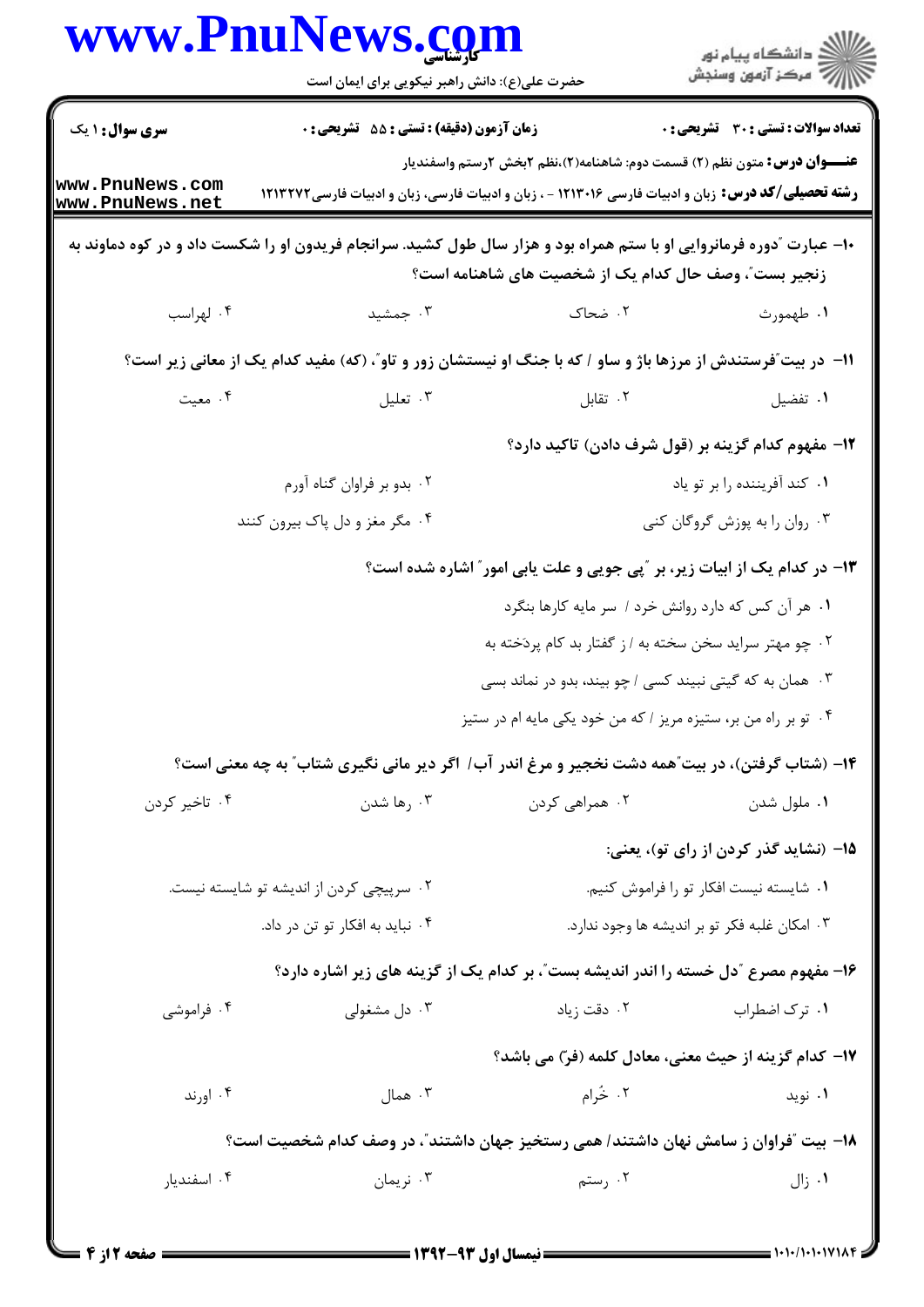|                                    | www.PnuNews.com<br>حضرت علی(ع): دانش راهبر نیکویی برای ایمان است                                            |                                                                                                                                | ر<br>دانشڪاه پيام نور<br>∥7 مرڪز آزمون وسنڊش   |
|------------------------------------|-------------------------------------------------------------------------------------------------------------|--------------------------------------------------------------------------------------------------------------------------------|------------------------------------------------|
| <b>سری سوال :</b> ۱ یک             | <b>زمان آزمون (دقیقه) : تستی : 55 تشریحی : 0</b>                                                            |                                                                                                                                | <b>تعداد سوالات : تستی : 30 ٪ تشریحی : 0</b>   |
| www.PnuNews.com<br>www.PnuNews.net | <b>رشته تحصیلی/کد درس:</b> زبان و ادبیات فارسی ۱۲۱۳۰۱۶ - ، زبان و ادبیات فارسی، زبان و ادبیات فارسی ۱۲۱۳۲۷۲ | <b>عنــــوان درس:</b> متون نظم (٢) قسمت دوم: شاهنامه(٢)،نظم ٢بخش ٢رستم واسفنديار                                               |                                                |
|                                    | ۱۹- در بیت "بفرمود تا پیش دریا برند/ مگر مرغ و ماهی ورا بشکرند"، (بشکرند) به چه معنی است؟                   |                                                                                                                                |                                                |
| ۰۴ بربايند                         | ۰۳ نابود کنند                                                                                               | ۰۲ نجات دهند                                                                                                                   | ۰۱ شاد کنند                                    |
|                                    |                                                                                                             | +۲- معنی صحیح کلمات (بپالد) و (ببالد)، در بیت زیر به ترتیب چیست؟<br><i>"د</i> لت بیش کژّی بپالد همی / روانت ز دیوان ببالد همی" |                                                |
|                                    | ۲. پیدا می کند- فرسوده می شود                                                                               |                                                                                                                                | ۰۱ مایل می شود- شکوه می کند                    |
|                                    | ۰۴ تراوش می کند- رشد می کند                                                                                 |                                                                                                                                | ۰۳ گرفتار می شود- مقابله می کند                |
|                                    |                                                                                                             |                                                                                                                                | ۲۱– «همی پیل را در کشیدی به دم»، یعنی: فیل را: |
|                                    | ۰۲ با نفس به سوی خود می کشید.                                                                               |                                                                                                                                | ۰۱ با افسون از خود دور می کرد.                 |
|                                    | ۰۴ با آواز خود فریب می داد.                                                                                 |                                                                                                                                | ۰۳ به سرعت از پای در می آورد.                  |
|                                    |                                                                                                             |                                                                                                                                | ٢٢- ″نجويم همي زين سخن كيميا″، يعني:           |
|                                    | ۰۲ علم جادوگری نمی دانم.                                                                                    |                                                                                                                                | ٠١ قصد فريب ندارم.                             |
|                                    | ۰۴ از عهده کار شگرف برنمی آیم.                                                                              |                                                                                                                                | ۰۳ اهداف بیهوده را دنبال نمی کنم.              |
|                                    | ٢٣- معنی صحیح مصرع دوم بیت آبه تنها تن خویش جستم نبرد / به پرخاش تیمار من کس نخورد"، چیست؟                  |                                                                                                                                |                                                |
|                                    | ۰۲ هيچ کس به عصبانيت من توجه نکرد.                                                                          | ٠١ هيچ كس از خشم من در امان نماند.                                                                                             |                                                |
|                                    | ۰۴ هيچ كس انتقام مرا نگرفت.                                                                                 | ۰۳ در جنگ، کسی غم مرا نخورد.                                                                                                   |                                                |
|                                    | <b>۲۴</b> – (پردَختن) در بیت آبپردخت ایران و شد سوی چین / جهان شد پر از داد و پر آفرین ّ، به چه معنی است؟   |                                                                                                                                |                                                |
| ۰۴ خالي کردن                       | ۰۳ روانه شدن                                                                                                | ۰۲ فراموش کردن                                                                                                                 | ۰۱ تميز کردن                                   |
|                                    | ۲۵- کدام گزینه با مفهوم بیت آبه جای می سرخ کین آوریم / کمند نبرد و کمین آوریم"، تناسب معنایی بیشتری دارد؟   |                                                                                                                                |                                                |
|                                    |                                                                                                             | ۰۱ چو فردا بیایی به دشت نبرد / به آورد مرد اندر آید به مرد                                                                     |                                                |
|                                    |                                                                                                             | ۰۲ تو امروز می خور که فردا به رزم / بپیچی و یادت نیاید ز بزم                                                                   |                                                |
|                                    |                                                                                                             | ٠٣ نشانمت بر نامور تخت عاج / نهم بر سرت بر دل افروز تاج                                                                        |                                                |
|                                    |                                                                                                             | ۰۴ غَو کوس خواهیم از آوای رود / به تیغ و به گوپال باشد درود                                                                    |                                                |
|                                    | ۲۶– معادل کلمه (یکتا دل) در بیت "تو یکتا دلی و ندیده جهان / جهانبان به مرگ تو کوشد نهان"، چیست؟             |                                                                                                                                |                                                |
| ۰۴ تنها و بي ياور                  | ۰۳ راحت طلب                                                                                                 | ۰۲ بي غل و غش                                                                                                                  | ۰۱ آسوده خاطر                                  |